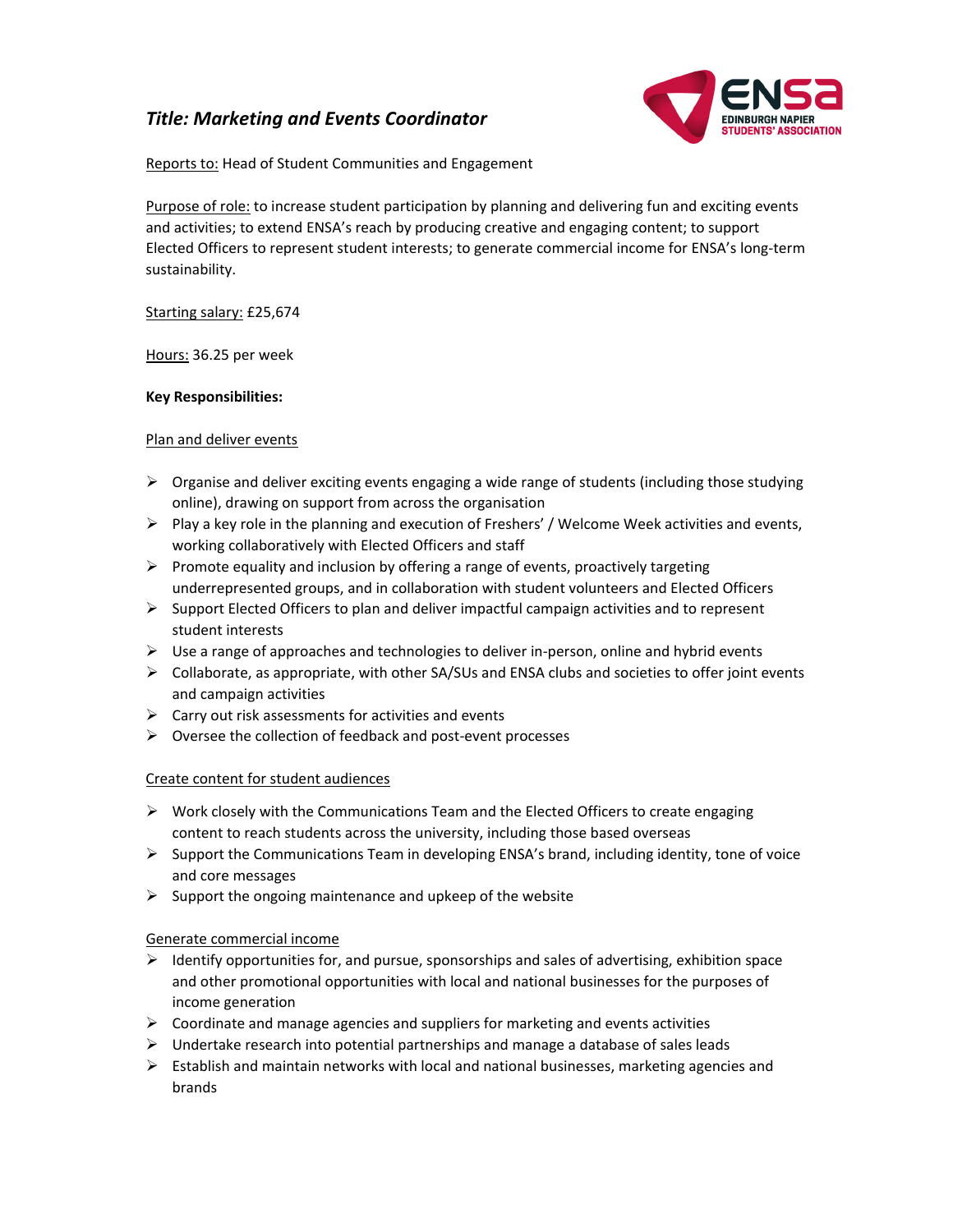$\triangleright$  With the Head of Student Communities and Engagement, set and meet stretching income generation targets

#### Contribute to the overall effectiveness of ENSA

- $\triangleright$  Work collaboratively and flexibly across the organisation and within the Student Communities and Engagement Team, contributing as necessary to enhance ENSA's resilience
- $\triangleright$  Develop and maintain a positive and productive relationship with our partner institution, Edinburgh Napier University
- With the support of the Head of Student Communities and Engagement, develop operational plans to deliver against ENSA's strategic priorities as set out in the Strategic Plan 2021‐2024
- $\triangleright$  Monitor, report and evaluate KPIs for the purposes of continuous improvement
- $\triangleright$  Ensure knowledge and skills are kept up to date and attend training as necessary
- $\triangleright$  Seek out and learn from good practice elsewhere in the sector to improve ENSA's offer

The role and responsibilities will change from time to time and the post holder is required to undertake any additional duties as deemed appropriate.

| <b>Criteria</b>       | <b>Essential</b>                                                                    | <b>Desirable</b>                                                   |
|-----------------------|-------------------------------------------------------------------------------------|--------------------------------------------------------------------|
| <b>Education and</b>  | HND / SCQF Level 8 or equivalent                                                    | Degree                                                             |
| <b>Qualifications</b> | related to events management and/or                                                 |                                                                    |
|                       | marketing                                                                           |                                                                    |
| <b>Experience</b>     | Evidence of:                                                                        | Experience working in students'<br>associations / unions or in the |
|                       | Planning, organising and delivering<br>successful events for a range of             | higher education or college sector                                 |
|                       | audiences                                                                           | Experience delivering a variety of<br>online events                |
|                       | Generating income through events                                                    |                                                                    |
|                       | and/or sponsorship                                                                  | Experience supporting young<br>people, students and/or             |
|                       | Producing communication pieces to                                                   | volunteers                                                         |
|                       | enhance brand awareness                                                             |                                                                    |
|                       |                                                                                     |                                                                    |
|                       | Building and maintaining networks and<br>partnerships                               |                                                                    |
|                       |                                                                                     |                                                                    |
|                       |                                                                                     |                                                                    |
| Knowledge             | Good knowledge of the higher<br>education sector                                    |                                                                    |
|                       | Understanding of the student<br>experience and of student interests and<br>concerns |                                                                    |
|                       | Good knowledge of effective marketing<br>techniques                                 |                                                                    |

#### **Person specification**